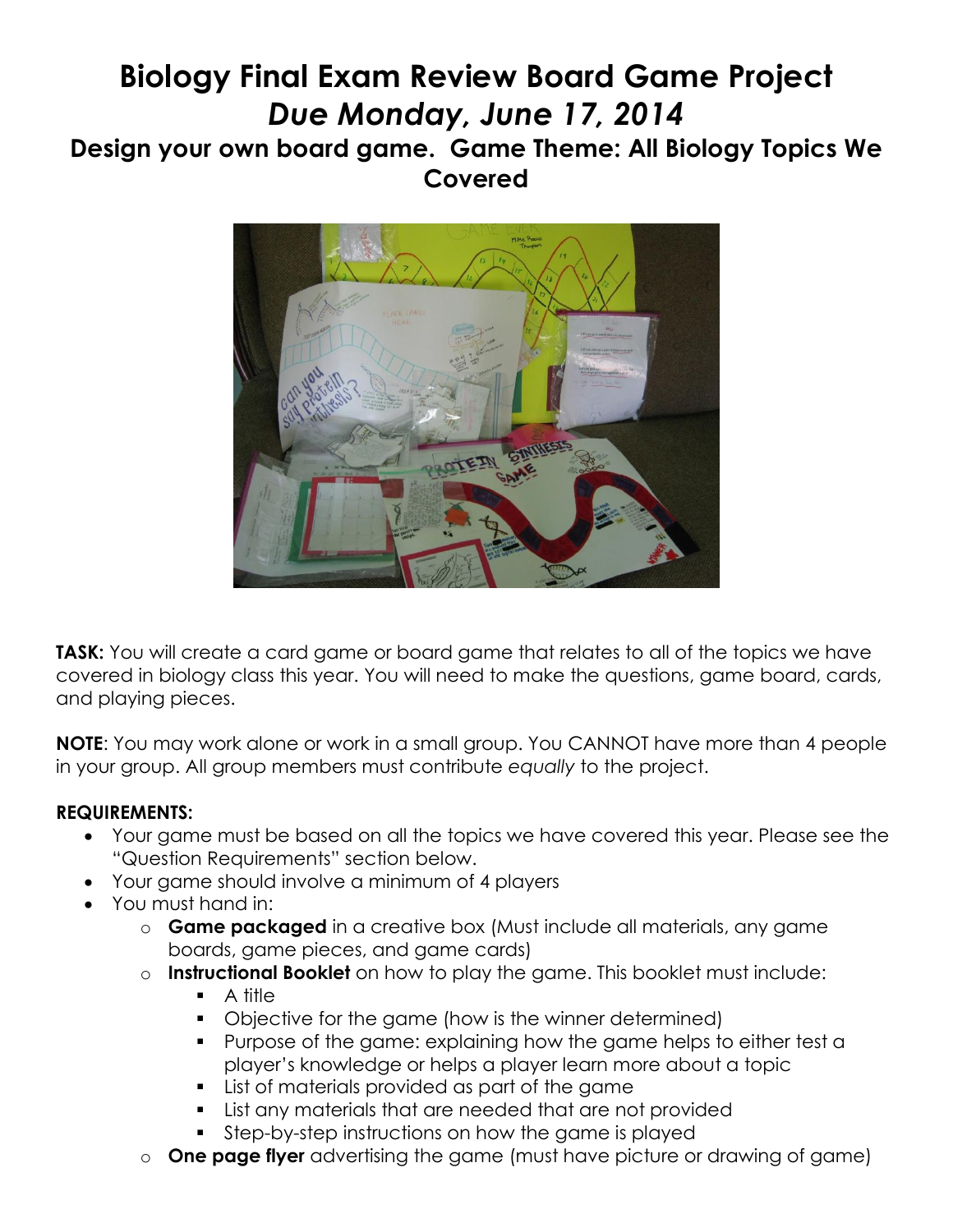## **QUESTION REQUIREMENTS:**

- 1. Topics covered should be varied so you should have a minimum of **two questions** per topic:
- Experimental Design
- Cell Structure
- Evolution and Natural Selection
- Osmosis
- Homeostasis
- Cell Transport
- Asexual and Sexual Reproduction
- Protein Synthesis
- DNA
- Cellular Respiration
- Photosynthesis
- Symbiotic Relationships (Mutualism, Commensalism, Predator-Prey, etc.)
- Biodiversity
- Genetic Engineering
- Meiosis
- Mitosis
- Food Web/Energy Flow
- Mutations
- 2. AVOID "low level" questions when possible. You will also be graded on the level of difficulty of your questions. Incorporate as many application questions as you can. Think like benchmark test writer.

# **SUGGESTION:**

Start simply by trying to adapt a game you currently enjoy

Examples of board games:

- o Monopoly
- o Chutes & Ladders
- o Game of Life
- o Clue

## Examples of card games:

- o War
- o Goldfish
- o Taboo
- Think about how someone would win the game: What would they need to do to be a winner? When will they know when they have won or lost? (Different points in the game, the very end)
- Design a first draft for how you think the game will work and what it will look like.
- You need to see how well the rules hang together. Are there contradictory rules? Do situations arise that aren't covered by the rules at all? You may find that you have to adapt your rules to make playing the game more fun (or shorter! or understandable!) Or tweak the whole game slightly.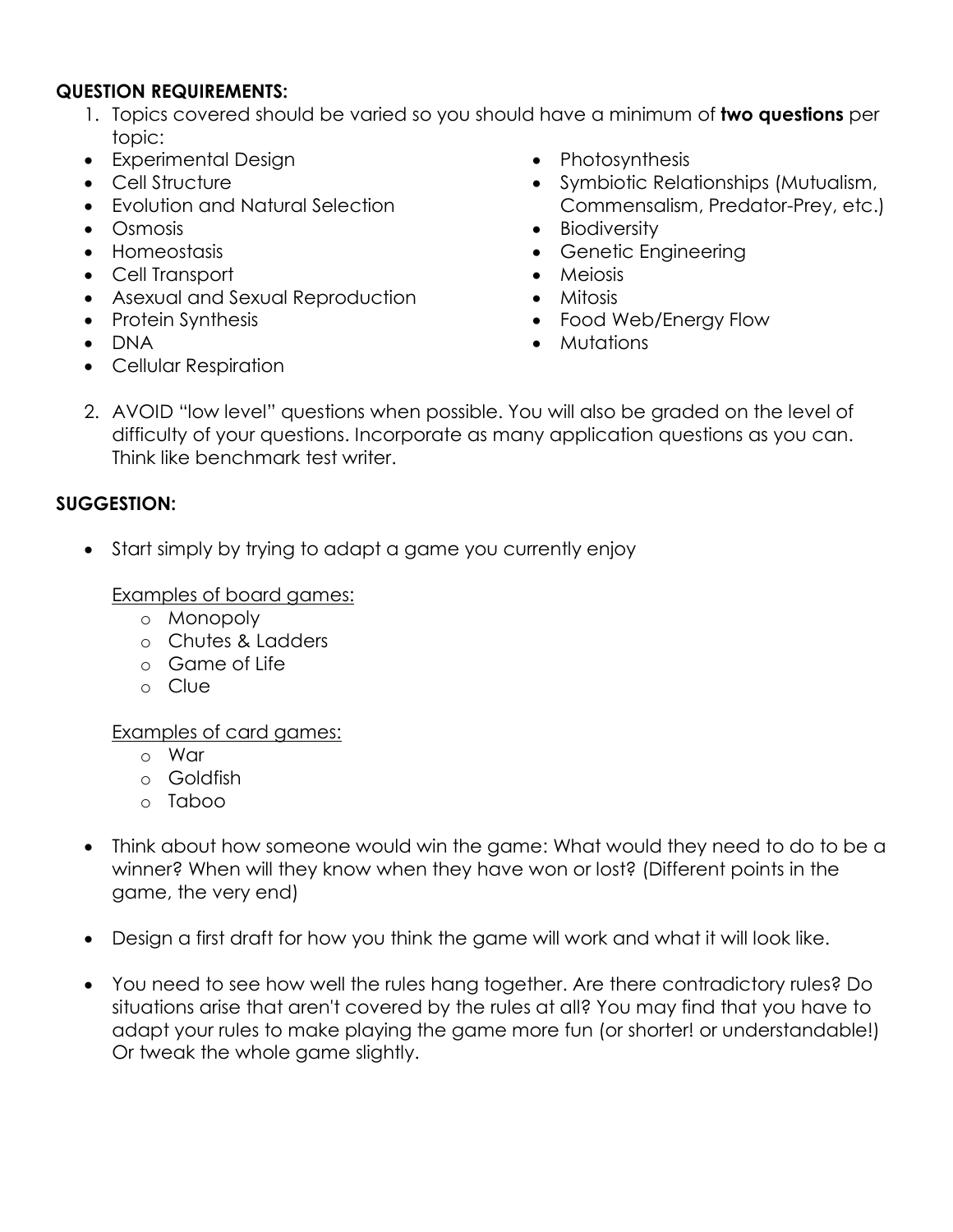## **For board games:**

- o You can use the old boards as a cardboard base and customize the playing pieces. Your game pieces could also include old game pieces, marbles or money and again these will need designing.
- o The board could be hand-drawn or use graphics, photographs and clip art to get the effects you want. Don't forget that you could use 3D models on your board for a striking effect. This website has some free game templates that you could use. You will probably have to print out elements of the board separately and tape them together if you are using a large board: <http://donnayoung.org/homeschooling/games/game-boards.htm>
- o If designing your game board, be sure to have a variety of spaces such as regular spaces, pick a card spaces, move ahead/move back/lose a turn spaces. Also, have a start space and finish space.

# **For card games:**

o For games using cards, we have found it best to use an old pack of playing cards and glue new designs/information onto them. But stick these down well or they will be difficult to shuffle?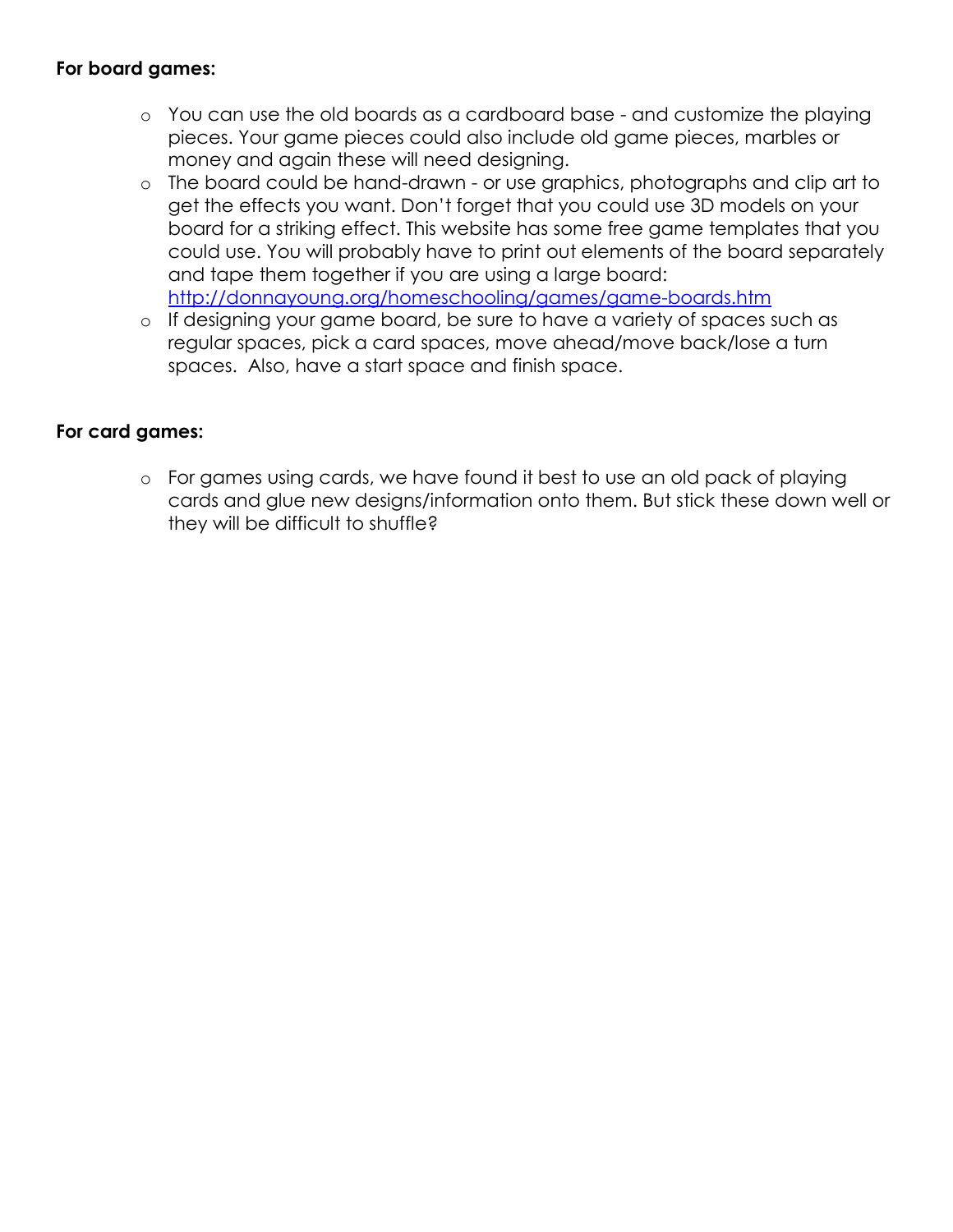# **Grading Rubric: Board Game or Card Game**

**Game Evaluator (YOUR NAME):** 

#### **Person(s) being evaluated**

#### **Name of Game being evaluated:**

*NOTE: You will fill one of these out to evaluate yourself as well as evaluate the game you are playing. Please take this seriously as how you rate impacts your grade and the person you are rating.*

| Criterion 1: The rules are written clearly and in a logical order so anyone can play the game. |  |  |
|------------------------------------------------------------------------------------------------|--|--|
|                                                                                                |  |  |

|                                                                                                                                          |                                                                                                                  |                                                                                                            |                                                                                                        | $\sim$ $\sim$ $\sim$                                                                                                                       |
|------------------------------------------------------------------------------------------------------------------------------------------|------------------------------------------------------------------------------------------------------------------|------------------------------------------------------------------------------------------------------------|--------------------------------------------------------------------------------------------------------|--------------------------------------------------------------------------------------------------------------------------------------------|
| 5 points                                                                                                                                 | 4 points                                                                                                         | 3 points                                                                                                   | 2 points                                                                                               | 1 point                                                                                                                                    |
| Directions make it<br>perfectly clear how to<br>play game. They are<br>written or typed nearly<br>and contain 0-1<br>grammatical errors. | Directions are typed but<br>have 2-3 grammatical<br>errors. Directions<br>somewhat unclear or<br>missing 1 step. | There are more than 3<br>errors. Directions are<br>unclear and 2-3 steps<br>should be added to<br>clarify. | Errors in grammar<br>interfere with<br>understanding of the<br>directions. Much revision<br>is needed. | Complete revision<br>needed. Many steps are<br>missing or incomplete<br>and it is very difficult to<br>understand how to play<br>the game. |

#### Criterion 2: **The game's essential design incorporates all required topics of biology.**

**\_\_\_\_\_\_\_\_\_\_\_\_\_\_\_\_\_\_\_\_\_\_\_\_\_\_\_\_\_\_\_\_\_\_\_\_\_\_\_\_\_\_\_\_\_\_\_\_\_\_\_\_\_\_\_\_\_\_\_\_\_\_**

**\_\_\_\_\_\_\_\_\_\_\_\_\_\_\_\_\_\_\_\_\_\_\_\_\_\_\_\_\_\_\_\_\_\_\_\_\_\_\_\_\_\_\_\_\_\_\_\_\_\_\_\_\_\_\_\_\_\_\_\_\_\_\_\_**

**\_\_\_\_\_\_\_\_\_\_\_\_\_\_\_\_\_\_\_\_\_\_\_\_\_\_\_\_\_\_\_\_\_\_\_\_\_\_\_\_\_\_\_\_\_\_\_\_\_\_\_\_\_\_\_\_\_\_\_\_\_\_\_\_\_\_\_\_\_\_**

| 5 points                                                                                                                    | 4 points                                                                                                                   | 3 points                                                                                                                             | 2 points                                                                            | 1 point                                                                                 |
|-----------------------------------------------------------------------------------------------------------------------------|----------------------------------------------------------------------------------------------------------------------------|--------------------------------------------------------------------------------------------------------------------------------------|-------------------------------------------------------------------------------------|-----------------------------------------------------------------------------------------|
| The purpose of the game<br>relates directly to the<br>theme and the format of<br>the game related directly<br>to the theme. | The purpose of the game.<br>closely relates to the<br>theme and the format of<br>the game somewhat<br>relates to the theme | The purpose of the game<br>partially relates to the<br>theme, but the format of<br>the game does not clearly<br>relate to the theme. | The purpose and the<br>format of the game only<br>slightly relates to the<br>theme. | It is unclear what the<br>purpose and format of<br>the game are from its<br>appearance. |

#### Criterion 3: **The game details demonstrate the creator's knowledge of the basics of biology.**

| 1 point<br>5 points<br>2 points<br>3 points<br>4 points                                                                                                                                                                                                                                                                                                                                                                                                                                                                                                                                                                                                                        |  | . . |                                                                                                                                                                 |  |
|--------------------------------------------------------------------------------------------------------------------------------------------------------------------------------------------------------------------------------------------------------------------------------------------------------------------------------------------------------------------------------------------------------------------------------------------------------------------------------------------------------------------------------------------------------------------------------------------------------------------------------------------------------------------------------|--|-----|-----------------------------------------------------------------------------------------------------------------------------------------------------------------|--|
|                                                                                                                                                                                                                                                                                                                                                                                                                                                                                                                                                                                                                                                                                |  |     |                                                                                                                                                                 |  |
| Some information made<br>All information made for<br>All information made for<br>Most information made<br>for the game is correct.<br>for the game is correct,<br>the game is correct.<br>the game is correct.<br>relates to theme, applied<br>relates to theme, applied<br>relates to theme, applied<br>somewhat relates to<br>in a playable way and<br>in an excellent playable<br>in a good way and<br>theme, applied in an<br>demonstrates basic<br>demonstrates students<br>way and demonstrates<br>unplayable way and<br>demonstrates little grasp<br>vast grasp of subject.<br>grasp of the subject.<br>understanding of<br>knowledge.<br>of subject matter.<br>matter. |  |     | Little information made<br>for the game is correct.<br>does not relate to theme,<br>applied in an unplayable<br>way and demonstrates<br>little grasp of subject |  |

#### Criterion 4: **The game combines features of other games, includes some knowledge or strategy in addition to luck, and it fosters competition among the participants.**

| 5 points                                                                                                                  | 4 points                                                                                                                 | 3 points                                                                                                              | 2 points                                                                                                           | 1 point                                                                                                                            |
|---------------------------------------------------------------------------------------------------------------------------|--------------------------------------------------------------------------------------------------------------------------|-----------------------------------------------------------------------------------------------------------------------|--------------------------------------------------------------------------------------------------------------------|------------------------------------------------------------------------------------------------------------------------------------|
| The game combines at<br>least 2 features of other<br>games, includes<br>knowledge or strategy,<br>and creates competition | The game combines at<br>least 1 feature of other<br>games, includes<br>knowledge or strategy,<br>and creates competition | The game combines at<br>least 1 feature of other<br>games, missing some<br>knowledge or strategy,<br>and creates some | The game combines at<br>least 1 feature of other<br>games, missing<br>knowledge or strategy,<br>and creates little | The game combines no<br>feature of other games,<br>missing knowledge or<br>strategy, and creates little<br>to no competition among |
| among the participants.                                                                                                   | among the participants.                                                                                                  | competition among the                                                                                                 | competition among the                                                                                              | the participants.                                                                                                                  |
|                                                                                                                           |                                                                                                                          |                                                                                                                       |                                                                                                                    |                                                                                                                                    |
|                                                                                                                           |                                                                                                                          | participants.                                                                                                         | participants.                                                                                                      |                                                                                                                                    |

#### Criterion 5: **Presentation and craftsmanship are neat, professional, and attractive.**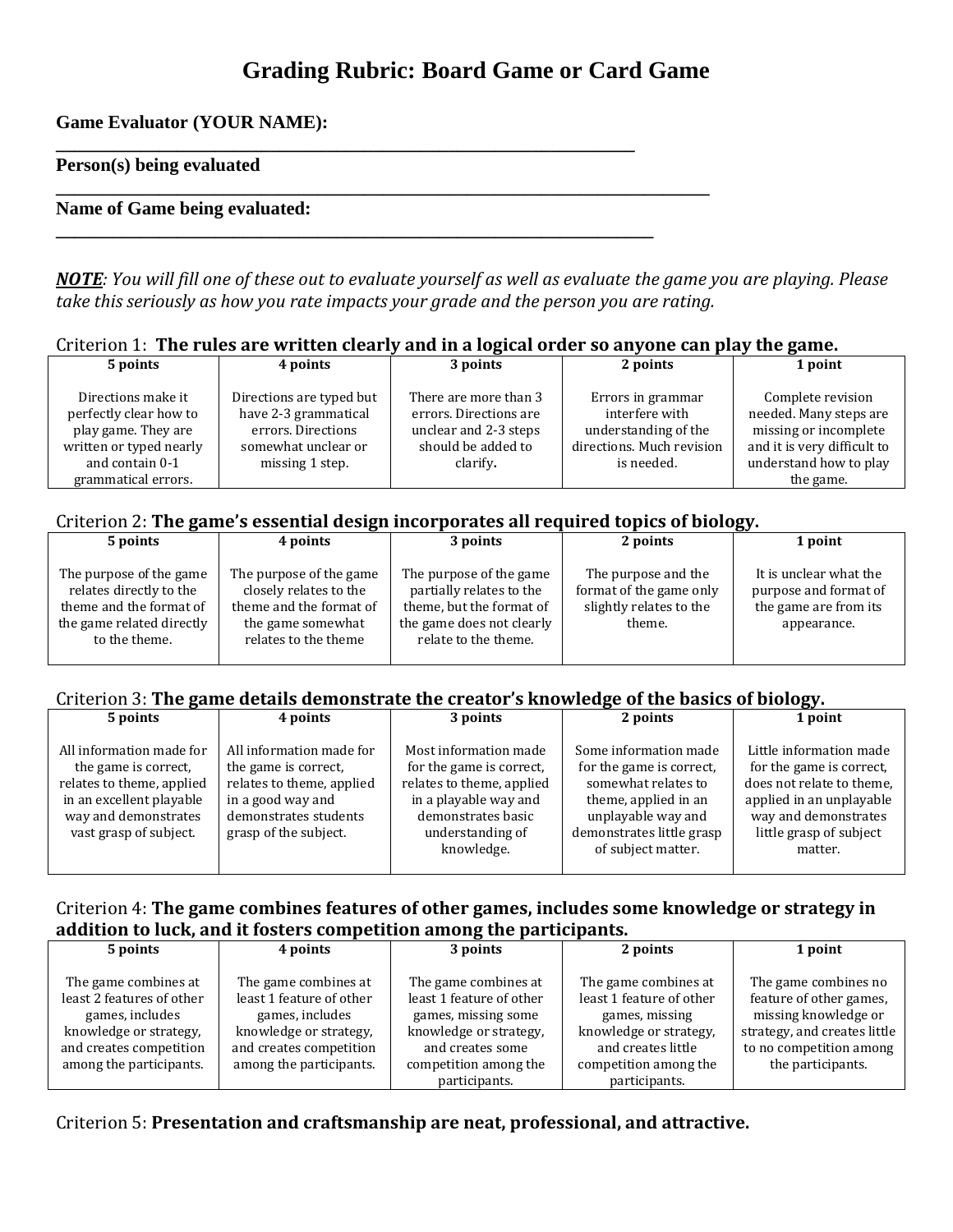| 5 points                                                                                                   | 4 points                                                                                                                      | 3 points                                                                                               | 2 points                                                                                                         | 1 point                                                                                                  |
|------------------------------------------------------------------------------------------------------------|-------------------------------------------------------------------------------------------------------------------------------|--------------------------------------------------------------------------------------------------------|------------------------------------------------------------------------------------------------------------------|----------------------------------------------------------------------------------------------------------|
| The game board, all game<br>pieces, etc. is colorful,<br>unique, neat, and has<br>wonderful visual appeal. | The game board, all game<br>pieces, and any other<br>game related object is<br>colorful, neat, and has<br>some visual appeal. | The game board, and most<br>of the game related pieces<br>are colorful, neat and a<br>mediocre appeal. | The game board and the<br>game pieces are<br>somewhat colorful,<br>scattered design, and little<br>to no appeal. | The game board and the<br>game pieces are not<br>colorful, scattered design,<br>and little to no appeal. |

#### Criterion 6: **Overall creativity.**

| 5 points                                                                                                                                                                            | 4 points                                                                                                                                                                      | 3 points                                                                                                                                 | 2 points                                                                                                         | 1 point                                                                                           |
|-------------------------------------------------------------------------------------------------------------------------------------------------------------------------------------|-------------------------------------------------------------------------------------------------------------------------------------------------------------------------------|------------------------------------------------------------------------------------------------------------------------------------------|------------------------------------------------------------------------------------------------------------------|---------------------------------------------------------------------------------------------------|
| The group put a lot of<br>thought and great strides<br>into making the game<br>interesting and fun to play<br>as shown by creative<br>design, game pieces<br>and/or game objective. | The group put some<br>thought and some effort<br>into making the game<br>interesting and fun to play<br>as shown by creative<br>design, game pieces<br>and/or game objective. | The group tried to make<br>the game interesting and<br>fun, but some of the things<br>made it harder to<br>understand/enjoy the<br>game. | Little thought was put into<br>making the game<br>interesting or fun but can<br>understand to certain<br>extent. | No thought was put into<br>making the game<br>interesting or fun and<br>cannot understand at all. |

### Criterion 7: **Content and difficulty of questions and rules is appropriate**

| 5 points                                                                                     | 4 points                                                                                     | 3 points                                                                               | 2 points                                                              | 1 point                                                                                           |  |  |
|----------------------------------------------------------------------------------------------|----------------------------------------------------------------------------------------------|----------------------------------------------------------------------------------------|-----------------------------------------------------------------------|---------------------------------------------------------------------------------------------------|--|--|
| Questions and rules are of<br>an appropriate level-not<br>too easy and not too<br>difficult. | Rules of play are age<br>appropriate but some<br>questions are too easy or<br>too difficult. | Game is a bit too simple<br>for the grade level and<br>some questions are too<br>easy. | Game is very simple and<br>most questions are too<br>easily answered. | Game is not appropriate<br>for the grade level and<br>questions are too easy or<br>too difficult. |  |  |

#### Criterion 8: **The game teaches players about the all the topics we have covered in biology.**

| 5 points                                                                                                                                      | 4 points                                                                                                                                | 3 points                                                                                                                               | 2 points                                                                                                                               | 1 point                                                                                                            |
|-----------------------------------------------------------------------------------------------------------------------------------------------|-----------------------------------------------------------------------------------------------------------------------------------------|----------------------------------------------------------------------------------------------------------------------------------------|----------------------------------------------------------------------------------------------------------------------------------------|--------------------------------------------------------------------------------------------------------------------|
| Students playing could<br>easily and correctly state<br>several facts about the<br>topic used for the game<br>without looking at the<br>game. | Students playing could<br>easily and correctly state<br>5-10 facts about the topic<br>used for the game without<br>looking at the game. | Students playing could<br>easily and correctly state<br>3-5 facts about the topic<br>used for the game without<br>looking at the game. | Students playing could<br>easily and correctly state<br>1-3 facts about the topic<br>used for the game without<br>looking at the game. | Students could NOT<br>correctly state facts about<br>the topic used for the<br>game without looking at<br>the game |

#### Criterion 9: **The instructional booklet includes all aspects that were required including:**

- $\Box$  A title;
- $\Box$  Objective for the game (how is the winner determined)
- Purpose of the game: explaining how the game helps to either test a player's knowledge or helps a player learn more about a topic
- $\Box$  List of materials provided as part of the game
- $\Box$  List any materials that are needed that are not provided
- $\Box$  Step-by-step instructions on how the game is played

| 5 points                                       | 4 points                                        | 3 points                                       | 2 points                                       | 1 point                                                     |
|------------------------------------------------|-------------------------------------------------|------------------------------------------------|------------------------------------------------|-------------------------------------------------------------|
| Booklet contains all<br>elements listed above. | Booklet is missing one<br>element listed above. | Booklet is missing 2<br>elements listed above. | Booklet is missing 3<br>elements listed above. | Booklet is missing more<br>than 3 elements listed<br>above. |

#### Criterion 10: **The game created includes all aspects that were required including:**

- **J** Your game should involve a minimum of 4 players
- Game packaged in a creative box (Must include all materials, any game boards, game pieces, and game cards)
- Game involves questions
- Instructional Booklet on how to play the game. This booklet must include:
- One page flyer advertising the game (must have picture or drawing of game)